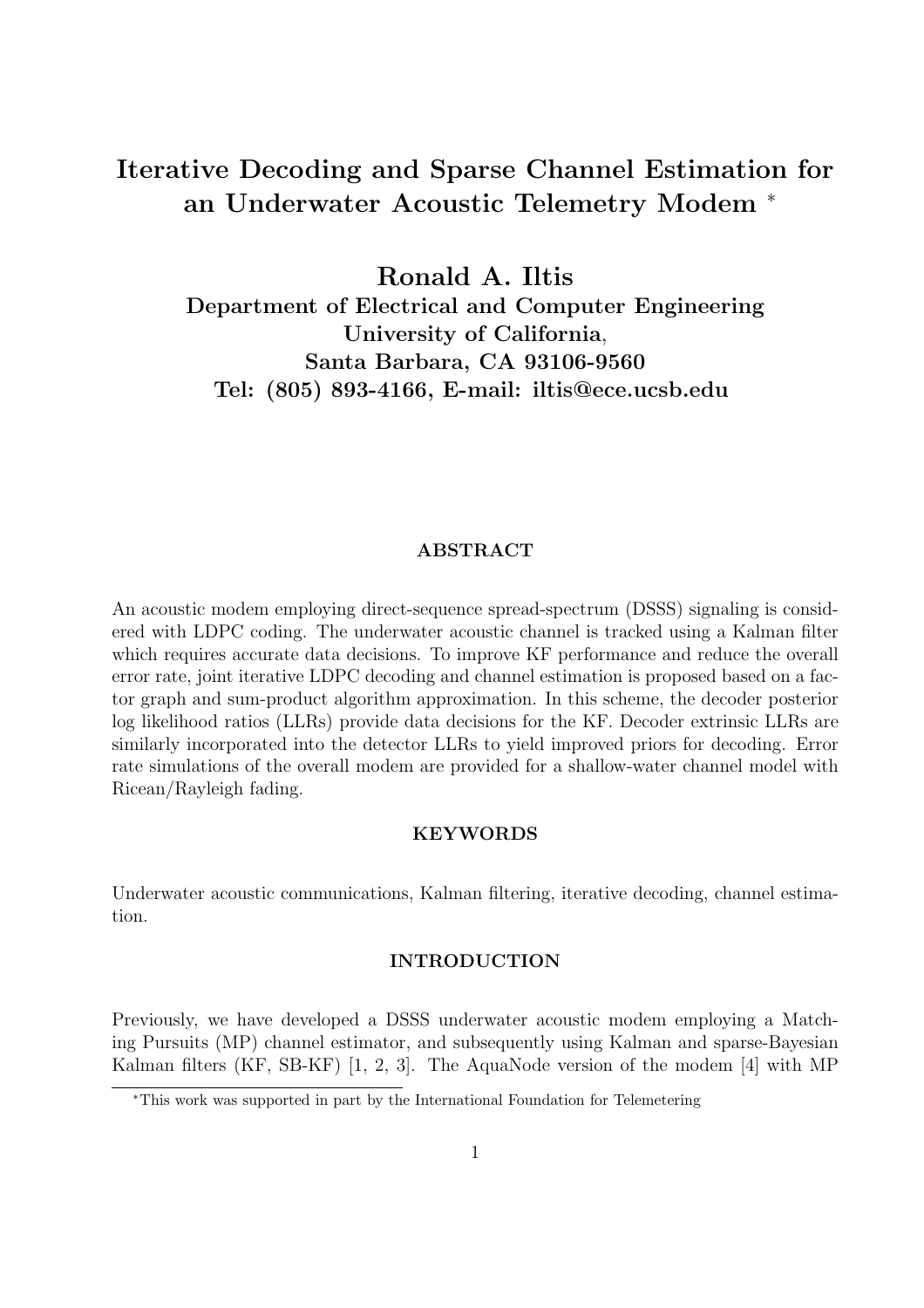channel estimation has also been implemented in the TI C6713 device and is currently being tested at the Goleta Pier. DSSS has also been studied by other researchers for acoustic telemetry [5, 6, 7], however with the emphasis on conventional matched-filter and RAKE receivers for channel estimation/detection.

Recently, iterative decoding and estimation using Low Density Parity Check (LDPC) codes has been pursued for terrestrial RF communications [8, 9]. Here, we seek to combine LDPC coding with Kalman-filter channel estimation for the AquaNode DSSS modem. Due to the lower data rates (133 bps) and narrow bandwidth (10 kHz) of our DSSS format, iterative LDPC decoding and estimation is practical in current programmable signal processing hardware, and will allow combinations of increased range and decreased transmit power. However, previous approaches to designing iterative decoders and estimators are somewhat Ad hoc. It has been shown [9, 10] that these iterative approaches can be viewed as approximations to the sum-product algorithm [11] (SPA) implemented on a factor graph. However, cycles in the graph make the SPA suboptimal for joint decoding/estimation. Further, the messages passed on the graph must be simplified to avoid complex integrations of joint density functions. Thus, this paper considers appropriate approximations to make iterative decoding/estimation in the SPA framework practical for the acoustic telemetry application.

#### SIGNAL MODEL AND OPTIMAL JOINT DECODER/ESTIMATOR

In the AquaNode modem, an 8-ary truncated Gold sequence waveform is transmitted every  $T_{sym} = 11$  msec., followed by a  $T_{sym} = 11$  msec. time-guard band for channel clearing. The chip rate is  $1/T_s = 5$  kHz and the center frequency is 25 kHz, with a Nyquist sampling rate of 10 kHz. The result is an 133 bps data rate spread-spectrum signal. Following synchronization as discussed in [1, 3], received vectors of  $2N_s$  Nyquist samples over  $2T_{sym}$  sec. are collected. The resulting received signal vector in the DSSS modem is given by [1, 3]

$$
\mathbf{r}(k) = \mathbf{S}(\mathbf{c}(k))\mathbf{f}(k) + \mathbf{n}(k). \tag{1}
$$

In (1),  $\mathbf{c}(n) = [c_1(n), c_2(n), c_3(n)]^T$  represents the binary code symbols,  $c_i(n) = \pm 1$  at the output of the LDPC encoder. The matrix  $\mathbf{S} \in \mathbb{C}^{2N_s \times N_s}$  corresponds to  $N_s$  delayed versions of the truncated Gold sequence specified by  $c(n)$ . The channel vector  $f(n) \in \mathbb{C}^{N_s}$  thus corresponds to a Nyquist sample-spaced tapped-delay line multipath model. The noise  $\mathbf{n}(k)$ has covariance matrix  $\mathbf{R} = 2N_0/T_s$ , where the combination of ambient and amplifier noise is modeled as white circular Gaussian with spectral density  $2N_0$ .

It is useful to observe that the optimal joint estimator/decoder for the received signal (1) has a closed-form solution. For a known LPDC codeword  $\mathbf{c}^k = {\mathbf{c}(k)\mathbf{c}(k-1)... \mathbf{c}(1)},$ the optimal estimator ignoring sparsity of the channel is a Kalman filter corresponding to the measurement function  $S(c(k))$ . Standard Bayesian analysis yields the structure of the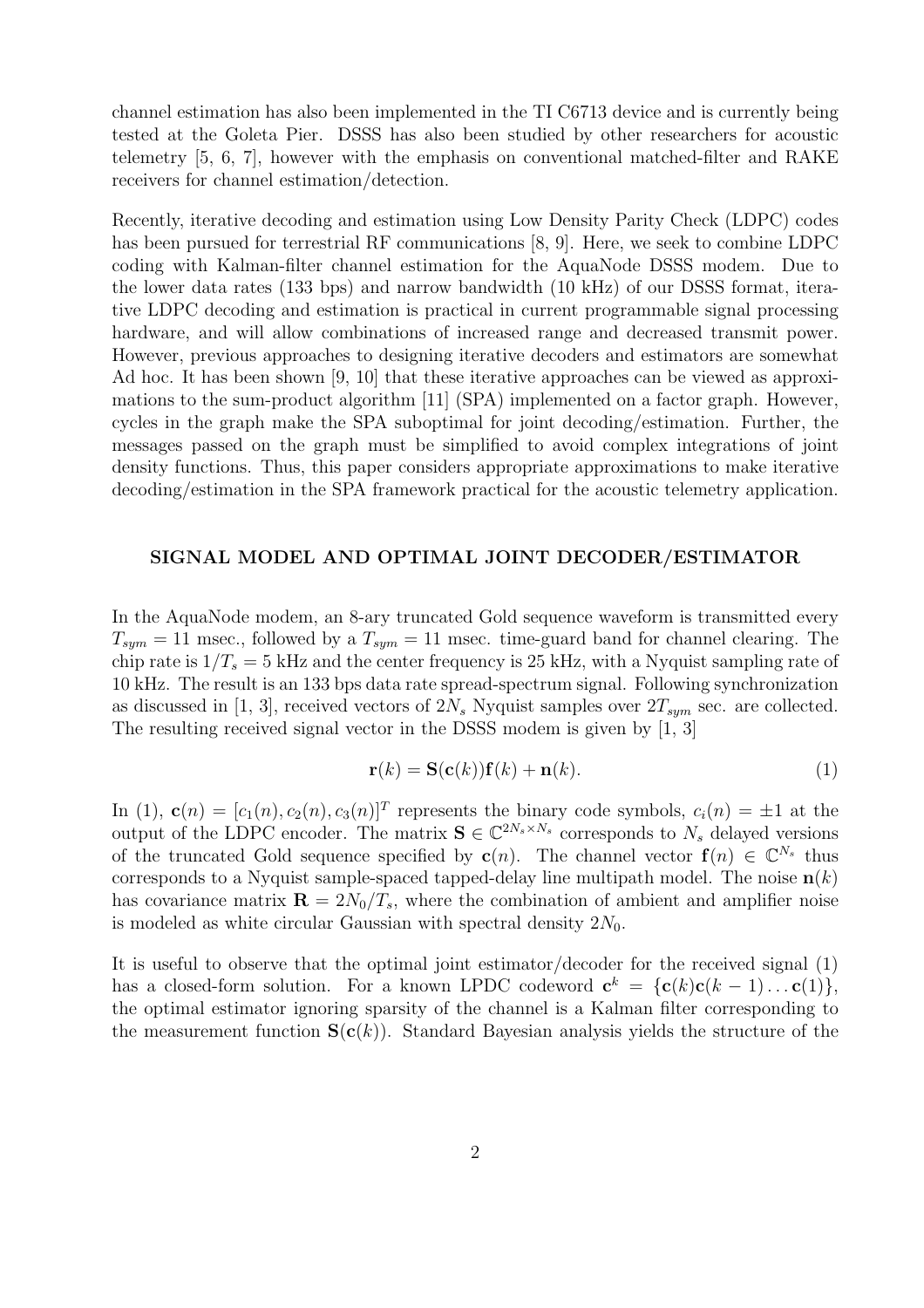optimum channel estimator as a weighted sum of Gaussian densities. At any time  $k$ ,

$$
p(\mathbf{f}(k)|\mathbf{r}^{k}) = \sum_{\mathbf{c}^{k} \in \mathcal{G}^{k}} p(\mathbf{f}(k)|\mathbf{r}^{k}, \mathbf{c}^{k}) p(\mathbf{c}^{k}|\mathbf{r}^{k}),
$$
  
\n
$$
p(\mathbf{f}(k)|\mathbf{r}^{k}, \mathbf{c}^{k}) = \mathcal{N}(\mathbf{f}(k); \hat{\mathbf{f}}^{c^{k}}(k|k), \mathbf{P}^{c^{k}}(k|k)),
$$
  
\n
$$
p(\mathbf{c}^{k}|\mathbf{r}^{k}) = \frac{1}{c} \prod_{l=1}^{k} \mathcal{N}(\mathbf{r}(l); \hat{\mathbf{r}}^{c^{l}}(l|l-1), \Sigma^{c^{l}}(l|l-1)).
$$
\n(2)

In (2),  $\mathcal{G}^k$  is the set of possible  $2^{R_c k}$  truncated codewords, with  $R_c$  the code rate. Each summand represents a Kalman filter conditioned on a code subsequence  $c<sup>k</sup>$  with estimate  $\hat{\mathbf{f}}^{c^k}(k|k) \in \mathbb{C}^{N_s}$  and covariance matrix  $\mathbf{P}^{c^k}(k|k) \in \mathbb{C}^{N_s \times N_s}$ .

The a-posteriori probabilities (APPs) of a cumulative sequence denoted by  $p(\mathbf{c}^k | \mathbf{r}^k)$  are given as a product of Kalman innovations likelihoods, defined in terms of means and covariances

$$
\begin{aligned} \hat{\mathbf{r}}^{c^{l}}(l|l-1) &= \mathbf{S}(\mathbf{c}(l))\hat{\mathbf{r}}^{c^{l}}(l|l-1) \\ \Sigma^{c^{l}}(l|l-1) &= \mathbf{S}(\mathbf{c}(l))\hat{\mathbf{P}}^{c^{l}}(l|l-1)\mathbf{S}(\mathbf{c}(l))^{H} + \mathbf{R}. \end{aligned} \tag{3}
$$

From (2) it is clear that the optimal estimator/decoder is intractable due to the exponentially growing number of Kalman filters,  $2^{R_c k}$  required with time k. However, it is interesting to note that the optimum estimator/decoder can be implemented purely in terms of Kalman filters, without requiring the more complicated smoothers arising in a factor-graph approach [10]. Furthermore, the Bayesian formula (2) yields the exact symbol APPs by appropriate marginalization, whereas the SPA solution is only approximate due to the cycles on the factor graph.

#### ITERATIVE DECODING AND CHANNEL ESTIMATION

Following [10, 12, 9], a factor graph for the joint decoding/estimation problem defined by the received signal (1) is given in Fig. 1. The function blocks are defined by

$$
p(n) = p(\mathbf{r}(n)|\mathbf{f}(n), \mathbf{c}(n)) = \mathcal{N}(\mathbf{r}(n); \mathbf{S}(\mathbf{c}(k))\mathbf{f}(k), \mathbf{R})
$$
  
\n
$$
p(\mathbf{f}(n)|\mathbf{f}(n-1)) = \mathcal{N}(\mathbf{f}(n); \mathbf{F}\mathbf{f}(n-1), \mathbf{Q}),
$$
\n(4)

where **F** and **Q** are the state-transition and process noise covariance matrices in a first-order AR model for the channel vector  $f(n)$ . The variable nodes are  $f(k)$  and  $c<sub>i</sub>(k)$  where the latter are the binary code symbols of the LDPC code. The function blocks  $H_k$  represent the rows  $k = 1, \ldots, m$  of the LDPC parity check matrix [13].

To obtain a practical algorithm, simplifications to the SPA message passing must be made, as suggested in [10, 12]. First, we ignore the backward messages on the graph transitions from  $f(n) \to f(n-1)$ . Message passing to and between the nodes  $f(k)$  will thus correspond only to Kalman filtering. First note that messages  $\mu_{c_i(k)\to p(k)}$  are the extrinsic LDPC decoder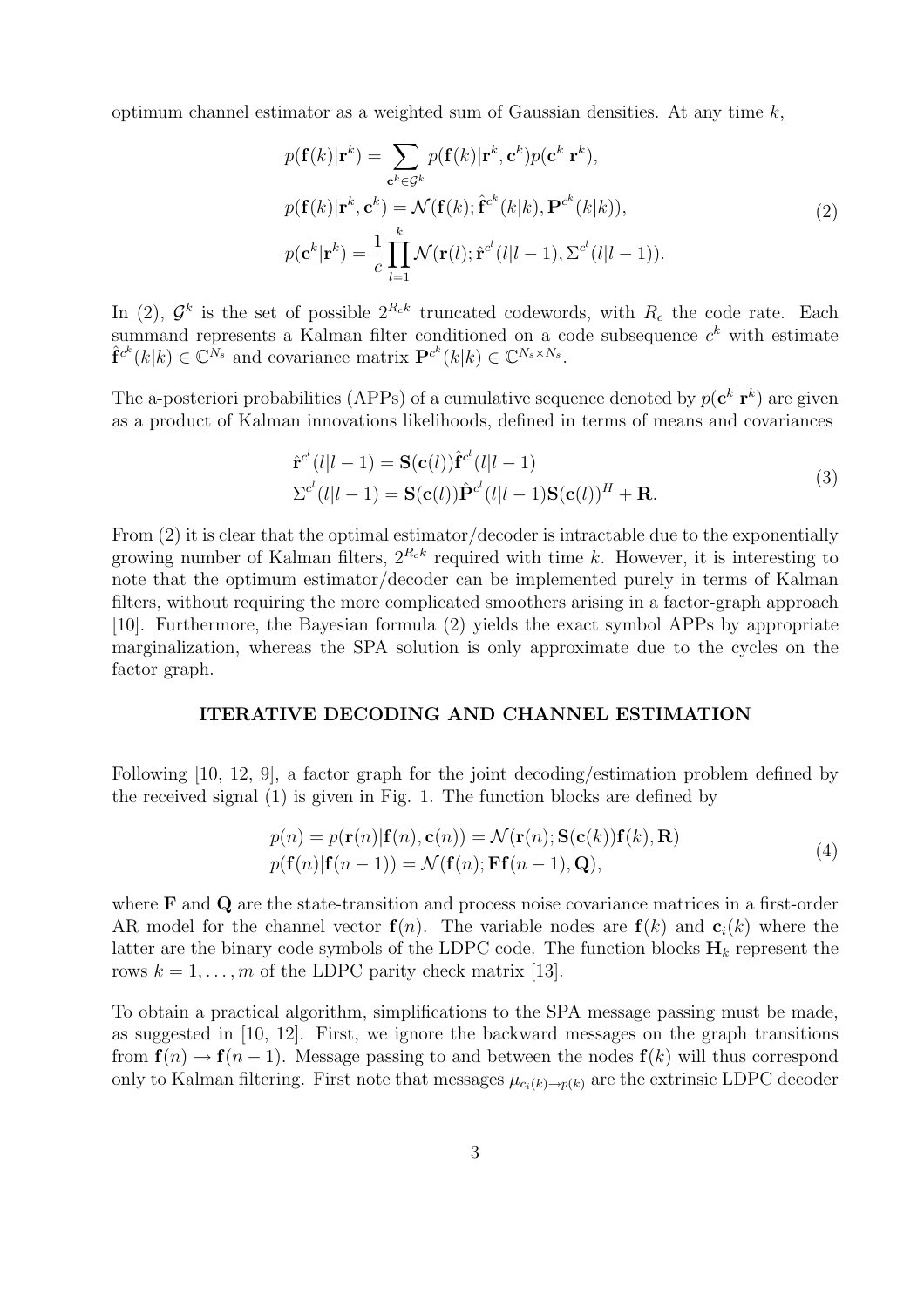probabilities (or equivalently LLRs), denoted by  $p_e(c_i(k))$ . These are computed via the SPA [13]. Then the exact message  $\mu_{p(k)\to f(k)}$  and its approximation are

$$
\mu_{p(k)\to\mathbf{f}(k)} = \sum_{\mathbf{c}_i(k)=\pm 1} p(\mathbf{r}(k)|\mathbf{f}(k), \mathbf{c}(k)) \prod_{i=1}^3 \mu_{c_i(k)\to p(k)} \tag{5}
$$
\n
$$
\approx \mathcal{N}(\mathbf{r}(k); \mathbf{S}(\hat{\mathbf{c}}(k)) \mathbf{f}(k), \mathbf{R}),
$$

where  $\hat{\mathbf{c}}(k)$  corresponds to hard decisions based on  $p_{ap}(c_i(k))$ . These last probabilities are the APPs computed by the LDPC decoder on the previous iteration. The approximation (5) is justified by noting that as the LDPC decoder converges, the extrinsic probabilties in  $\mu_{c_i(k)\to p(k)}$  approach unity only for a single vector  $\mathbf{c}(k)$ . Furthermore, the most significant summand is that for which the likelihood  $p(\mathbf{r}(k)|\mathbf{f}(k)\mathbf{c}(k))$  is large, and for which the extrinsic probabilities dominate. Hence, the dominating summand in (5) should be that for which the total decoder APPs  $p_{ap}(c_i(k))$  are largest. Since (5) is now a Gaussian density with mean linearly dependent on  $f(k)$ , the top row of the factor graph corresponds to a Kalman filter.

The second major approximation is to the messages  $\mu_{\mathbf{f}(k)\to p(k)}$  as follows.

$$
\mu_{\mathbf{f}(k)\to p(k)} \approx \mathcal{N}(\mathbf{f}(k); \hat{\mathbf{f}}(k|k-1), \mathbf{P}(k|k-1)),
$$
\n(6)

where  $\hat{\mathbf{f}}(k|k-1)$ ,  $\mathbf{P}(k|k-1)$  are Kalman filter updates conditioned on the decisions  $\hat{\mathbf{c}}(k-1)$ 1),...,  $\hat{\mathbf{c}}(1)$ . Given approximation (6), the last message required is  $\mu_{p(k)\to c_i(k)}$  for  $i=1,2,3$ . This is

$$
\mu_{p(k)\to c_i(k)} = \sum_{c_j(k)=\pm 1, j\neq i} \int d\mathbf{f}(k) p(\mathbf{r}(k)|\mathbf{c}(k), \mathbf{f}(k)) \mu_{\mathbf{f}(k)\to p(k)} \prod_{j\neq i} \mu_{c_j(k)\to p(k)}
$$
\n
$$
= \sum_{c_j(k)=\pm 1, j\neq i} \mathcal{N}(\mathbf{r}(k); \mathbf{S}(\mathbf{c}(k)) \hat{\mathbf{f}}(k|k-1), \Sigma(k|k-1)) \prod_{j\neq i} \mu_{c_j(k)\to p(k)},
$$
\n(7)

where  $\Sigma(k|k-1)$  is the KF innovations covariance matrix. The implicit message-passing schedule and iterative receiver are fully defined by the algorithm in Table 1.

## RESULTS AND CONCLUSIONS

The iterative receiver described by Table 1 was simulated with an underwater acoustic channel model corresponding to Rayleigh or Ricean fading. A (200,100) LDPC code based on a random parity check matrix with  $t = 3$  ones per column was employed. The multipath corresponded to five rays, including bottom and surface bounces for the receiver and transmitter at 20 m depth, and a distance of 500 m. Fig. 2 shows the uncoded and coded BERs for a Doppler spread of  $f_D = .1$  Hz, and a Ricean k-factor of 5. Overall improvement in BER is seen from from 1 to 3 outer iterations of the receiver, with an improvement over an uncoded system of 2.5 dB at an error rate of  $< 10^{-3}$ . Fig. 3 shows BER when the Doppler spread is increased to  $f_D = .5$  Hz and the fading is Rayleigh. In this case, the improvement is 3 dB at a BER of 10<sup>−</sup><sup>2</sup> for the iterative receiver over an uncoded system.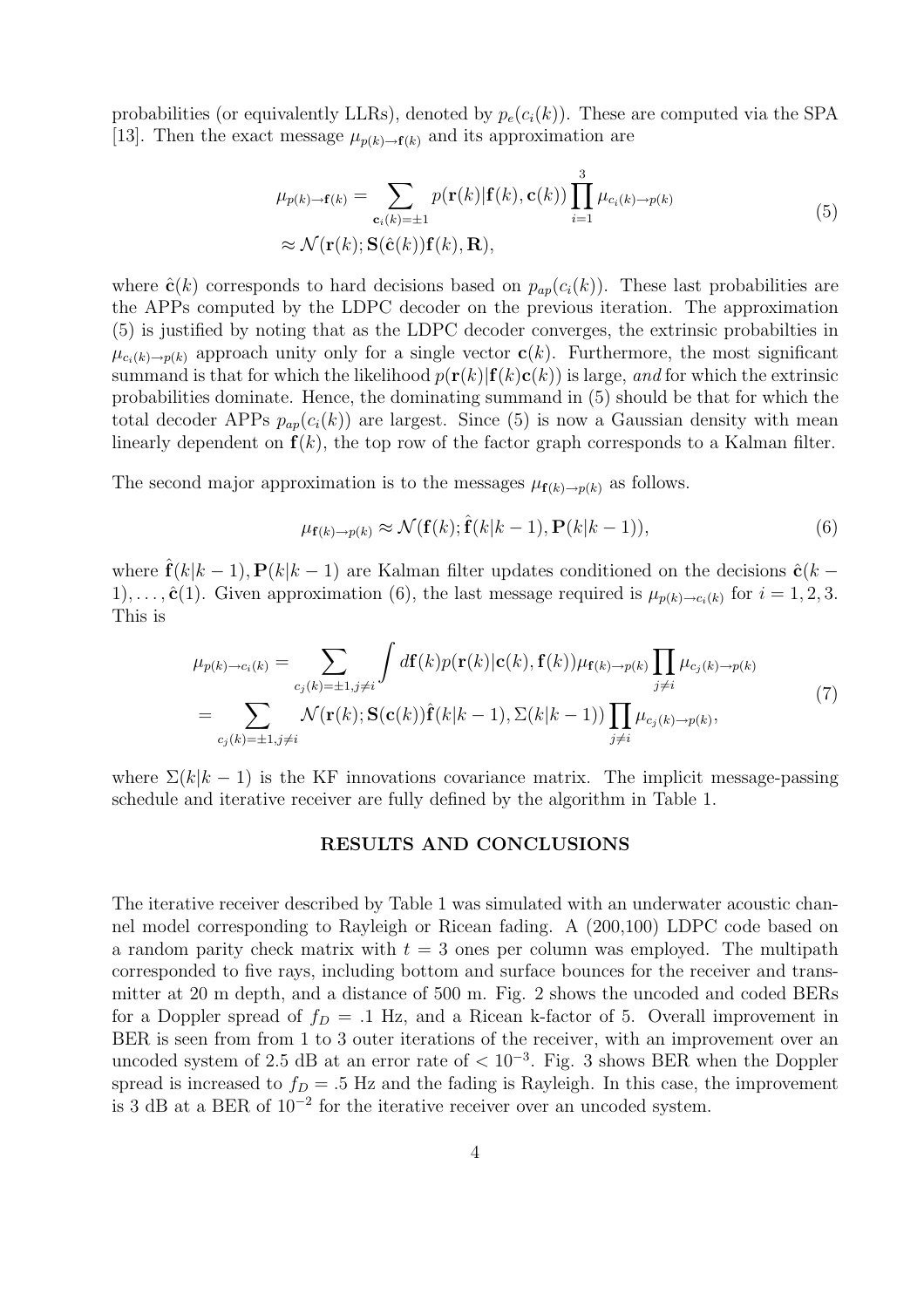



To conclude, an iterative DSSS acoustic modem was designed with LDPC decoding. A joint channel estimator and decoder was obtained via approximations to SPA message passing on a factor graph. For the fairly weak (200,100) LDPC code employed, significant BER improvements of 2.5 to 3 dB were obtained. More powerful codes and more extensive simulations will be considered to explore the potential of this iterative receiver design.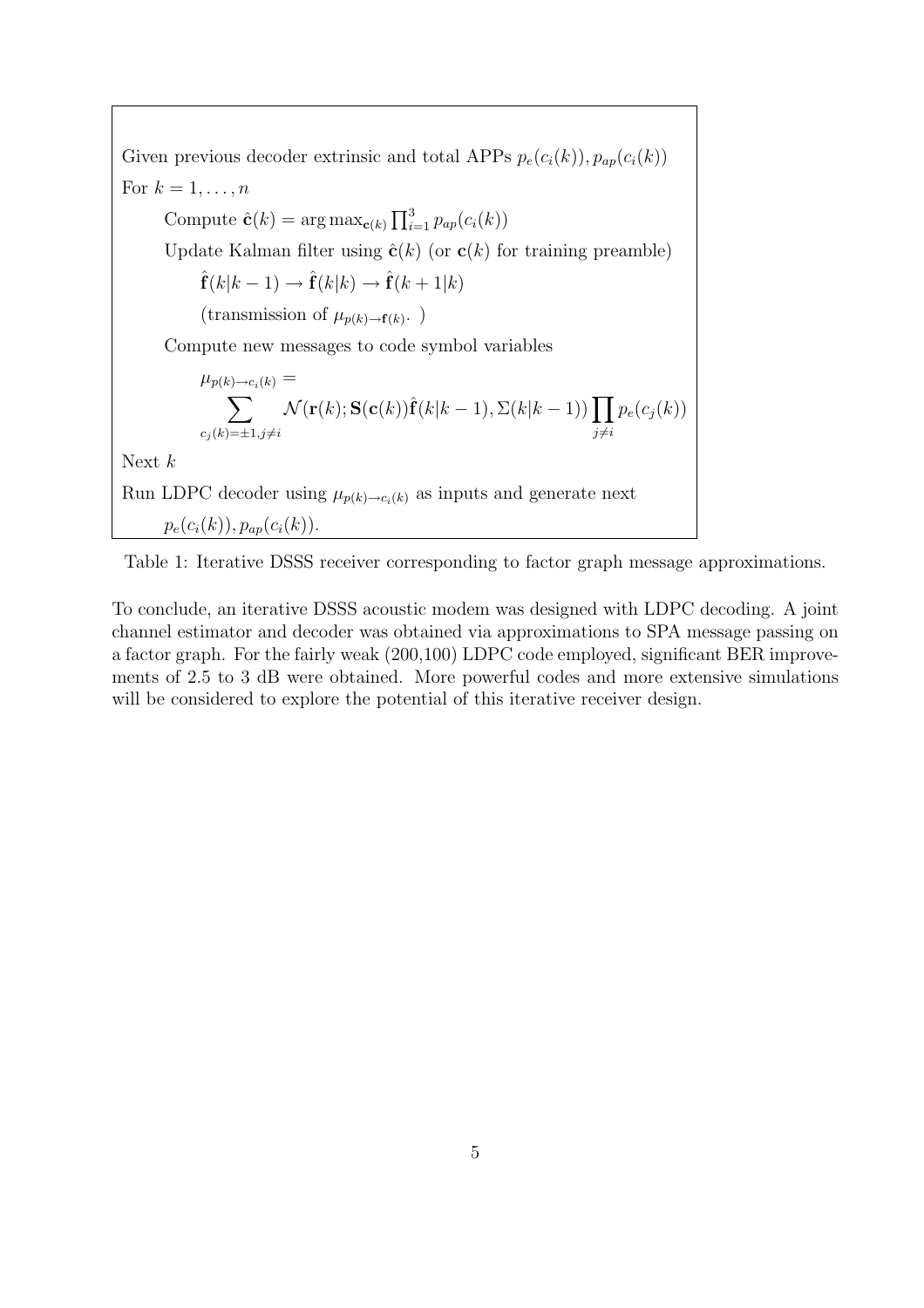

Figure 1: Factor graph for DSSS modem joint estimator/LDPC decoder.



Figure 2: BER in Ricean fading with  $f_d = .1 \ \mathrm{Hz}$  Doppler spread.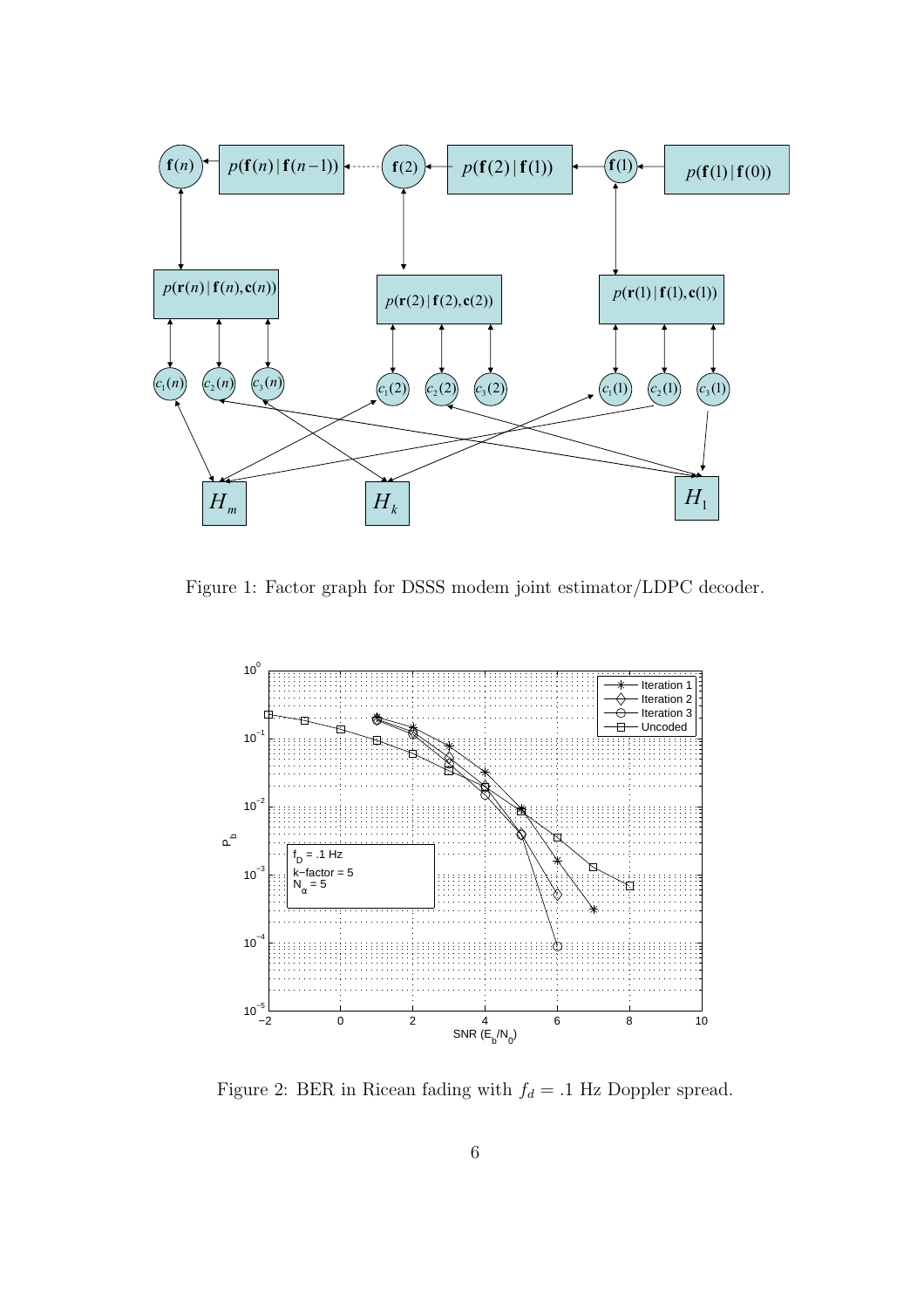

Figure 3: BER in Rayleigh fading with .5 Hz Doppler spread.